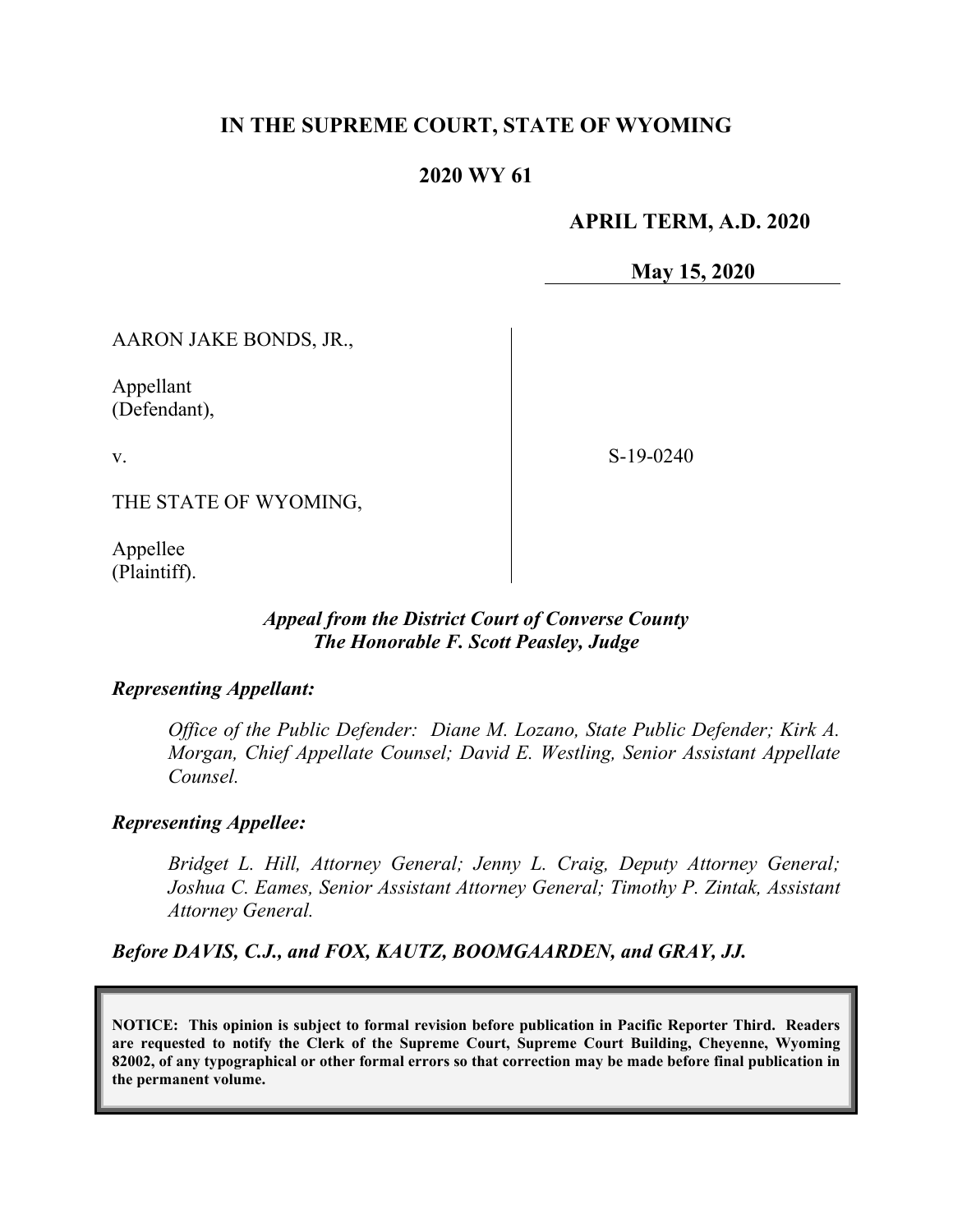### **FOX, Justice.**

[¶1] Aaron Bonds caused a vehicle collision that killed one person and injured several others. A jury convicted him of one count of aggravated homicide by vehicle, one count of aggravated assault and battery, and one count of possession of marijuana. On appeal, Mr. Bonds argues that the district court abused its discretion by admitting testimony concerning whether passengers in his vehicle were wearing seatbelts. We affirm.

#### *ISSUE*

[¶2] Did Mr. Bonds open the door to admission of evidence that some of the passengers in his vehicle were not wearing seatbelts?

## *FACTS*

[¶3] Mr. Bonds, a friend, and their children—six of his and two of hers—set out on a cross-country road trip to Disneyland in July 2017. Early on July 9th, Mr. Bonds awoke at their hotel in South Dakota before any of the children and smoked part of a marijuana cigarette. The group loaded into their rented van and set off before sunrise, with Mr. Bonds driving. Around 7 a.m., Mr. Bonds approached a semitruck on a two-lane highway in Converse County, Wyoming. Mr. Bonds attempted to pass the semitruck before he noticed the white Buick travelling in the oncoming lane of traffic. Mr. Bonds and the Buick's driver, Philip McGinley, both attempted to avoid the collision, but neither was able to get out of the way in time. Mr. Bonds' van hit the driver's side of the Buick, killing Mr. McGinley, and seriously injuring his wife, Danielle McGinley. Some of the children in the van were also injured.

[¶4] Trooper Cody Smith arrived at the scene shortly after the collision. He spoke with Mr. Bonds who told him about the family's travel plans and the circumstances of the collision. Trooper Smith believed that Mr. Bonds' behavior seemed normal, but he noticed "the smell of marijuana on the crash scene coming from the van." Later, law enforcement searched the van and found a glass jar of marijuana and several hand-rolled marijuana cigarettes.

[¶5] The State charged Mr. Bonds with aggravated homicide by vehicle, aggravated assault and battery, and possession of marijuana. The aggravated homicide charge relied on the theory that Mr. Bonds had operated a vehicle while under the influence of marijuana to a degree that rendered him incapable of driving safely, or, in the alternative, that he had "operated a vehicle in a reckless manner causing the death of another person." The aggravated assault and battery charge alleged that he had recklessly caused serious bodily injury in a manner "manifesting extreme indifference to the value of human life." Before trial, Mr. Bonds filed a motion in limine seeking to exclude evidence concerning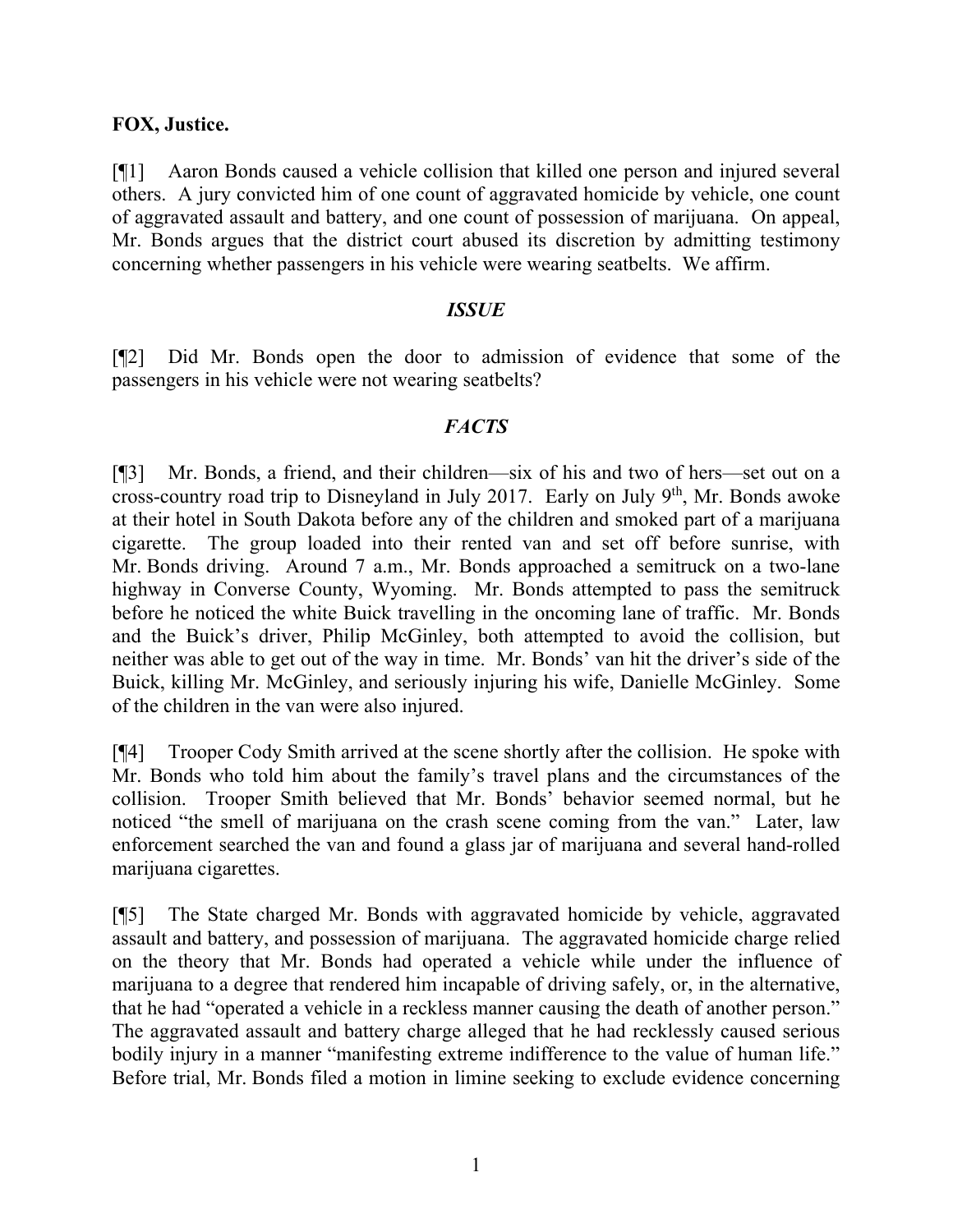whether the passengers in the van had been wearing seatbelts, arguing that such evidence was irrelevant. The district court excluded the evidence, reasoning that it was not probative of whether Mr. Bonds had been driving recklessly. However, it forewarned that "[i]f evidence is elicited at trial concerning circumstances within the vehicle that might tend to show the probative value of the passengers not wearing seatbelts, beyond the fact that they were not wearing them, then the Court will re-visit the order."

[¶6] At trial, the State presented evidence that the collision was not the result of weather, road conditions, or mechanical issues with either of the vehicles. Rather, Trooper Jason Sawdon, a crash reconstructionist, concluded that the collision was a "human-caused crash." Trooper Sawdon analyzed data from both vehicles' airbag control modules, which sense and record information about the "pre-crash situation" in order to trigger airbag deployment. He testified that Mr. Bonds' van was travelling at 93 miles per hour four seconds before the crash. Mr. Bonds slowed the van to 65 miles per hour at the time of impact, but the data showed that "the braking performed by the [van] was weak." Based on the data, Trooper Sawdon determined that "Mr. Bonds had the chance to actually move back into [his] lane of travel and [] stay behind the semi," which would have avoided the collision. He attributed the collision to Mr. Bonds beginning to pass from "well behind" the semitruck, the speed of the van, "[u]nder-braking performance," and slow reaction time. He did not consider Mr. McGinley's driving to have contributed to the crash.

[¶7] During his case-in-chief, Mr. Bonds testified that the collision was a mere accident and not the result of recklessness or because he was under the influence of marijuana. He testified that the safety of the children in the van was his "[n]umber one" priority, stating: "That's the only thing I got. I don't have no other family but them six kids. . . . I would never put my kids at risk." While describing the scene of the accident, he testified:

> Well, after the accident I am now trapped in the vehicle, which is laying on its side with me and my eight kids. My two littlest babies, which are in car seats, are on the van side which is laying on the ground. . . . The back row, which has my three youngest kids in it, my two little boys and my youngest baby, they are now stuck – tilted on top of their sister. Now we're all – everybody is still fastened in the car, except my oldest because he's kind of big, the seatbelt don't always go around him. He weigh[s] 400. So he's really not in his seatbelt, but he's in the most securest seat we can get, which is right behind the driver. . . .

> So we are now stuck. Because my son was not in his seatbelt, he has now fell over his little sister, which is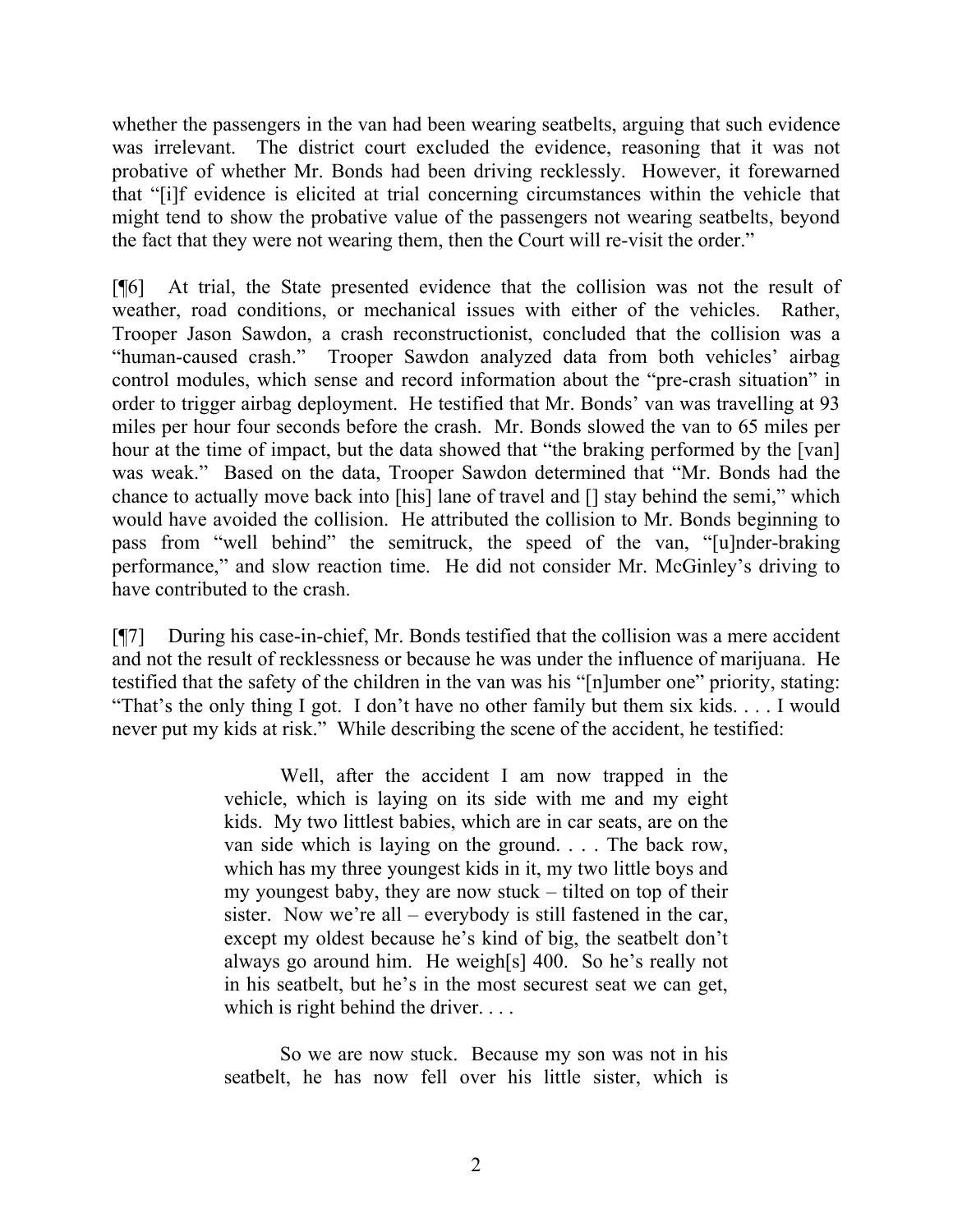seatbelted next to him. He weighs 400. She weighs 65 pounds. So my oldest little daughter has a broken arm from her brother falling over her in the accident.

[¶8] During cross-examination, the State requested a sidebar conference with the court. The State asked that it be allowed to cross-examine Mr. Bonds concerning seatbelt use, arguing that Mr. Bonds had opened the door to such questions. Mr. Bonds objected. The district court concluded that Mr. Bonds had "opened the door to allowing testimony concerning seatbelt use when he testified generally that the safety of the children [was] his top priority and he would do nothing to put them in harm's way" and allowed admission of testimony related to seatbelt use. Thus, the State questioned Mr. Bonds on seatbelt use in the van, saying, "So you're telling me, to your knowledge, everyone was seatbelted except [your oldest son]; is that right?" Mr. Bonds responded, "Yes, sir."

[¶9] Mr. Bonds rested his case, and the State recalled Trooper Sawdon as a rebuttal witness. He testified that the crash produced evidence concerning seatbelt use and revealed that four of the children had not been wearing seatbelts at the time of the collision.

[¶10] The jury found Mr. Bonds guilty of aggravated homicide by vehicle on a theory of reckless conduct,<sup>[1](#page-3-0)</sup> aggravated assault and battery, and possession of marijuana. The district court sentenced Mr. Bonds to six to eight years imprisonment for aggravated homicide by vehicle and four to six years imprisonment for aggravated assault and battery, with the sentences to run consecutively. It also sentenced him to one year of imprisonment for possession of marijuana, running concurrent to the aggravated assault and battery sentence. Mr. Bonds timely appealed.

# *STANDARD OF REVIEW*

[¶11] If objected to at trial, we review challenges to the admission of evidence for an abuse of discretion. *Garland v. State*, 2017 WY 102, ¶¶ 11, 24, 401 P.3d 480, 483, 487 (Wyo. 2017). Under that standard, a "trial court's rulings on the admissibility of evidence are entitled to considerable deference, and, as long as there exists a legitimate basis for the trial court's ruling, that ruling will not be disturbed on appeal. The appellant bears the burden of showing an abuse of discretion." *Id.* at ¶ 24, 401 P.3d at 487 (quoting *Cave v. Dep't of Family Servs. (In re GAC)*, 2017 WY 65, ¶ 32, 396 P.3d 411, 419 (Wyo. 2017)).

<span id="page-3-0"></span><sup>&</sup>lt;sup>1</sup> The jury found Mr. Bonds not guilty of aggravated homicide by vehicle on the theory of driving under the influence.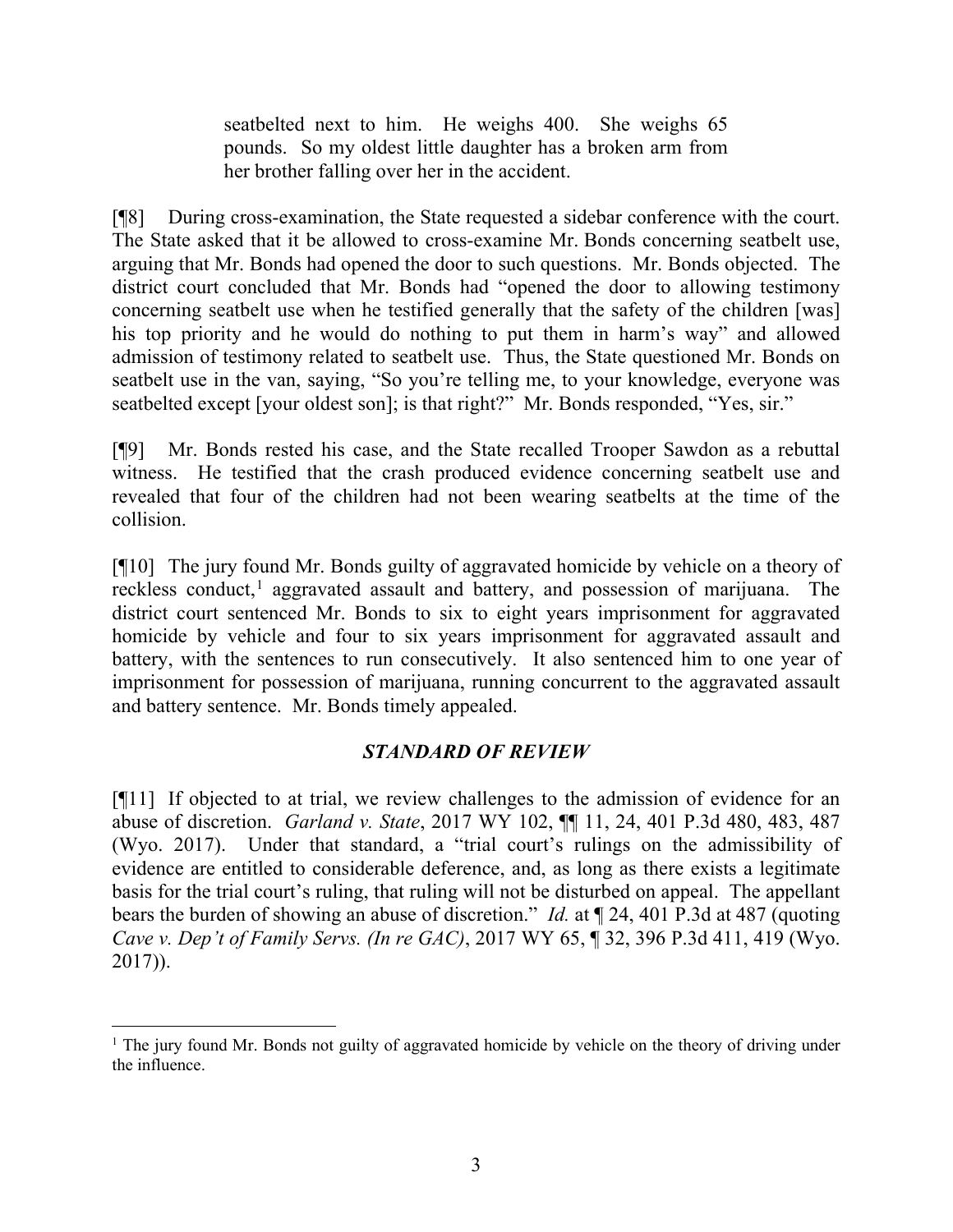#### *DISCUSSION*

[¶12] Mr. Bonds argues the district court abused its discretion by admitting evidence of seatbelt use at trial, despite its in limine ruling. He asserts the evidence was irrelevant, his testimony did not "open the door" to the evidence and, even if he opened the door, the evidence was still improper because it violated Wyoming Rule of Evidence 404(b). The State counters the district court did not abuse its discretion because the "opened door" doctrine permits introduction of otherwise inadmissible evidence. Alternatively, it argues any error in admitting the testimony was harmless.

[¶13] The district court's in limine order excluding seatbelt evidence explicitly stated the court would "re-visit" the ruling if circumstances at trial changed. In doing so, "the district court was just stating the obvious—that, in any trial, a party can renew a request for admission of evidence if the circumstances change." *Garland*, 2017 WY 102, ¶ 22, 401 P.3d at 486. One change in circumstance that may warrant admission of previously excluded evidence is when a party requests the district court to revisit its prior ruling because "the opposing party open[ed] the door to that evidence." *Id.* (citing *Singer v. Lajaunie*, 2014 WY 159, ¶ 37, 339 P.3d 277, 287 (Wyo. 2014)). "Opening the door" refers to the principle that "when one litigant offers evidence on an issue that is otherwise irrelevant or inadmissible, he cannot complain on appeal 'if the opposing party introduces evidence on the same subject.'" *Singer*, 2014 WY 159, ¶ 37, 339 P.3d at 287 (quoting *Francis v. Clark Equip. Co.*, 993 F.2d 545, 550 (6th Cir. 1993)). The open-door principle presupposes that the evidence at issue is "otherwise irrelevant or inadmissible." *Singer*, 2014 WY 159, ¶ 37, 339 P.3d at 287; *see also* 29 Am. Jur. 2d *Evidence* § 352 (Feb. 2020 Update) ("'Opening the door' is an equitable principle that permits a party to respond to an act of another party by introducing otherwise inadmissible evidence."); 1 Mueller & Kirkpatrick, *Federal Evidence* § 1:12 (4th ed.) (May 2020 Update) ("Often the counterproof [to an open door] violates a doctrine relating to character evidence . . . or would be excluded as prejudicial or irrelevant but for the fact that it refutes the initial evidence.").Thus, we need not decide whether evidence of seatbelt use was relevant or if it violated W.R.E. 404(b). Instead, we consider whether Mr. Bonds' testimony opened the door to evidence of seatbelt use and, if so, whether the State's responsive evidence exceeded the limits of that open door.

[¶14] The district court's conclusion that Mr. Bonds opened the door to seatbelt evidence "when he testified generally that the safety of the children [was] his top priority" is questionable. "The open door doctrine does not pave the way for responsive evidence just because it fits in the same general category as evidence already admitted." 1 Mueller & Kirkpatrick § 1:12, *supra*. It is a stretch to conclude that general remarks about safety opened the door to testimony concerning which passengers were and were not wearing seatbelts. However, we need not rely on Mr. Bonds' general testimony about his children's safety because he testified specifically about seatbelt use. *See Garland*,